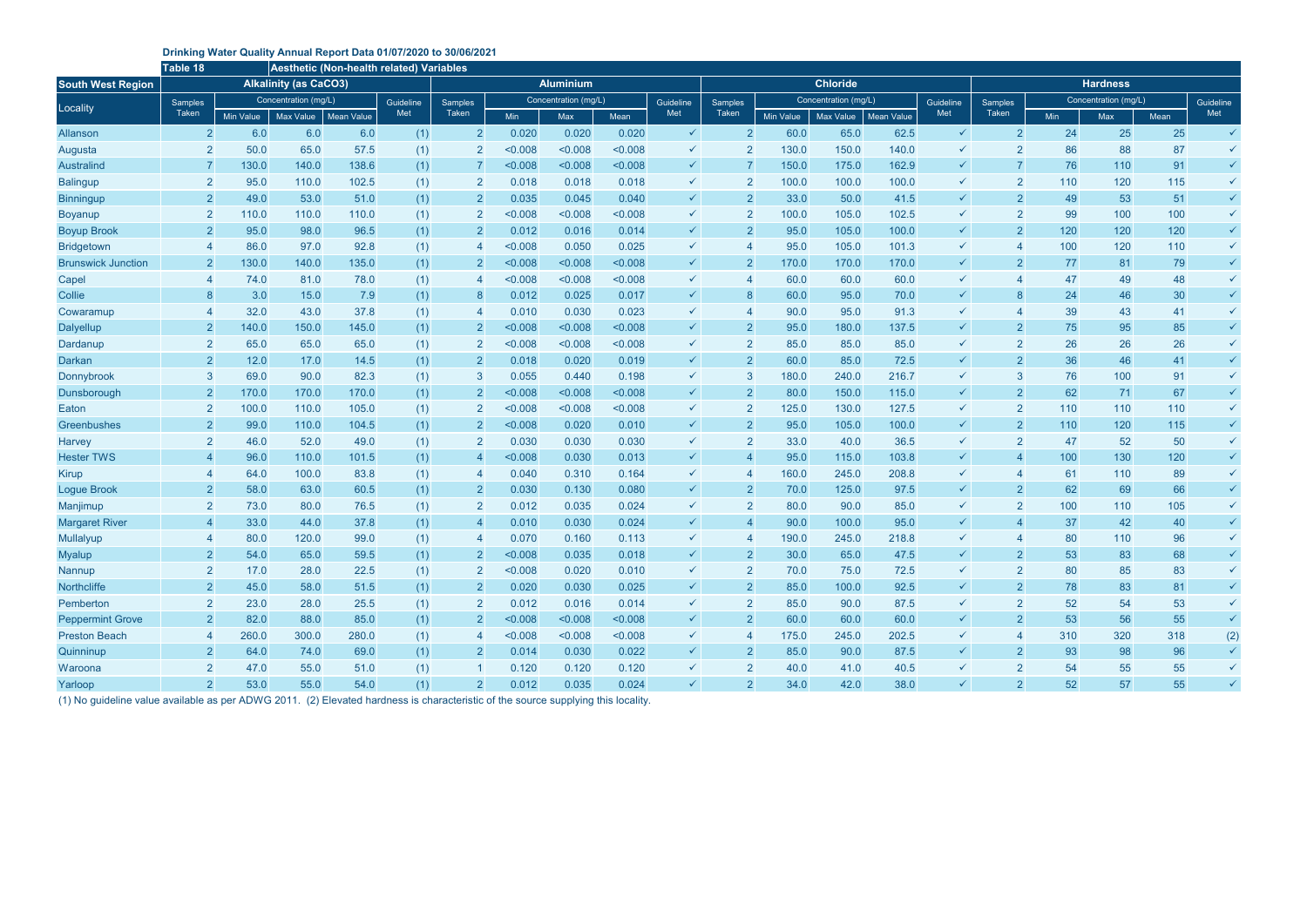## **Drinking Water Quality Annual Report Data 01/07/2020 to 30/06/2021**

(1) Elevated pH is caused by leaching of calcium carbonate from the protective cement lining of the pipes after long water transit times. This characteristic is found in a number of our localities on our large water supply at this level is not objectionable to our customers. (2) Characteristic of the source spplying the town

|                           | Table 19<br>Aesthetic (Non-health related) Variables |                      |             |       |              |                  |                      |         |         |              |                |                  |      |      |              |                |                      |           |                   |              |  |
|---------------------------|------------------------------------------------------|----------------------|-------------|-------|--------------|------------------|----------------------|---------|---------|--------------|----------------|------------------|------|------|--------------|----------------|----------------------|-----------|-------------------|--------------|--|
| <b>South West Region</b>  |                                                      |                      | <b>Iron</b> |       |              | <b>Manganese</b> |                      |         |         |              |                |                  | pH   |      |              | <b>Silicon</b> |                      |           |                   |              |  |
| Locality                  | Samples                                              | Concentration (mg/L) |             |       | Guideline    | <b>Samples</b>   | Concentration (mg/L) |         |         | Guideline    | Samples        | Value (pH units) |      |      | Guideline    | Samples        | Concentration (mg/L) |           |                   | Guideline    |  |
|                           | Taken                                                | <b>Min</b>           | Max         | Mean  | Met          | Taken            | Min                  | Max     | Mean    | Met          | <b>Taken</b>   | Min              | Max  | Mean | Met          | Taken          | Min Value            | Max Value | <b>Mean Value</b> | Met          |  |
| <b>Allanson</b>           | $\overline{2}$                                       | 0.035                | 0.040       | 0.038 | $\checkmark$ | $\overline{2}$   | < 0.002              | 0.006   | 0.003   | $\checkmark$ | $\overline{2}$ | 6.39             | 6.76 | 6.58 | $\checkmark$ | $\overline{2}$ | 5.2                  | 5.5       | 5.4               | $\checkmark$ |  |
| Augusta                   | $\overline{2}$                                       | 0.070                | 0.420       | 0.245 | $\checkmark$ | $\overline{2}$   | 0.005                | 0.014   | 0.010   | $\checkmark$ | $\overline{2}$ | 7.20             | 7.42 | 7.31 | $\checkmark$ | $\overline{2}$ | 13.0                 | 15.0      | 14.0              | $\checkmark$ |  |
| <b>Australind</b>         |                                                      | 0.020                | 0.100       | 0.071 | $\checkmark$ |                  | < 0.002              | 0.007   | 0.003   | $\checkmark$ |                | 7.07             | 8.26 | 7.66 | $\checkmark$ |                | 22.0                 | 60.0      | 41.6              | $\checkmark$ |  |
| <b>Balingup</b>           | -2                                                   | 0.015                | 0.020       | 0.018 | $\checkmark$ | $\overline{2}$   | < 0.002              | 0.004   | < 0.002 | $\checkmark$ |                | 8.47             | 8.54 | 8.51 | (1)          | 2              | 3.4                  | 5.3       | 4.4               | $\checkmark$ |  |
| <b>Binningup</b>          | $\overline{\mathbf{2}}$                              | 0.008                | 0.010       | 0.009 | $\checkmark$ | $\overline{2}$   | < 0.002              | < 0.002 | < 0.002 | $\checkmark$ | $\overline{2}$ | 8.19             | 8.19 | 8.19 | $\checkmark$ | $\overline{2}$ | 0.9                  | 1.0       | 1.0               | $\checkmark$ |  |
| <b>Boyanup</b>            |                                                      | 0.008                | 0.020       | 0.014 | $\checkmark$ | $\overline{2}$   | < 0.002              | < 0.002 | < 0.002 | $\checkmark$ |                | 7.42             | 7.98 | 7.70 | $\checkmark$ | $\overline{2}$ | 19.0                 | 19.0      | 19.0              | $\checkmark$ |  |
| <b>Boyup Brook</b>        | $\overline{\mathbf{2}}$                              | 0.020                | 0.020       | 0.020 | $\checkmark$ | $\overline{2}$   | < 0.002              | 0.003   | < 0.002 | $\checkmark$ | $\overline{2}$ | 7.81             | 8.18 | 8.00 | $\checkmark$ | $\overline{2}$ | 3.5                  | 5.4       | 4.5               | $\checkmark$ |  |
| <b>Bridgetown</b>         |                                                      | 0.010                | 0.025       | 0.019 | $\checkmark$ |                  | < 0.002              | 0.003   | < 0.002 | $\checkmark$ |                | 7.48             | 8.05 | 7.78 | $\checkmark$ |                | 3.6                  | 4.9       | 4.3               | $\checkmark$ |  |
| <b>Brunswick Junction</b> |                                                      | 0.090                | 0.100       | 0.095 | $\checkmark$ | $\overline{2}$   | 0.008                | 0.008   | 0.008   | $\checkmark$ | $\overline{2}$ | 7.84             | 7.91 | 7.88 | $\checkmark$ | $\overline{2}$ | 50.0                 | 55.0      | 52.5              | $\checkmark$ |  |
| Capel                     |                                                      | 0.060                | 0.070       | 0.065 | $\checkmark$ |                  | < 0.002              | < 0.002 | < 0.002 | ✓            |                | 6.61             | 6.77 | 6.71 | $\checkmark$ |                | 14.0                 | 16.0      | 14.8              | $\checkmark$ |  |
| Collie                    |                                                      | 0.035                | 0.080       | 0.060 | $\checkmark$ |                  | < 0.002              | 0.030   | 0.010   | $\checkmark$ |                | 6.29             | 6.68 | 6.55 | $\checkmark$ | 8              | 1.6                  | 5.5       | 4.3               | $\checkmark$ |  |
| Cowaramup                 |                                                      | 0.060                | 0.240       | 0.175 | $\checkmark$ |                  | 0.005                | 0.007   | 0.006   | ✓            |                | 7.33             | 7.57 | 7.49 |              |                | 7.2                  | 8.7       | 8.2               | $\checkmark$ |  |
| <b>Dalyellup</b>          | $\overline{2}$                                       | 0.070                | 0.070       | 0.070 | $\checkmark$ | $\overline{2}$   | 0.012                | 0.016   | 0.014   | $\checkmark$ | $\overline{2}$ | 7.99             | 8.29 | 8.14 | $\checkmark$ | $\overline{2}$ | 14.0                 | 17.0      | 15.5              | $\checkmark$ |  |
| Dardanup                  | $\overline{2}$                                       | 0.010                | 0.015       | 0.013 | $\checkmark$ | $\overline{2}$   | < 0.002              | < 0.002 | < 0.002 | $\checkmark$ | $\overline{2}$ | 7.35             | 7.42 | 7.39 |              | $\overline{2}$ | 20.0                 | 21.0      | 20.5              | $\checkmark$ |  |
| <b>Darkan</b>             | $\overline{2}$                                       | 0.060                | 0.070       | 0.065 | $\checkmark$ | $\overline{2}$   | 0.002                | 0.018   | 0.010   | $\checkmark$ | $\overline{2}$ | 7.25             | 8.68 | 7.97 | $\checkmark$ | $\overline{2}$ | 3.3                  | 3.8       | 3.6               | $\checkmark$ |  |
| Donnybrook                | -3                                                   | 0.015                | 0.080       | 0.048 | $\checkmark$ | 3                | 0.002                | 0.008   | 0.005   | ✓            | 3              | 6.82             | 7.57 | 7.32 | $\checkmark$ | 3              | 10.0                 | 13.0      | 11.3              | $\checkmark$ |  |
| Dunsborough               | $\overline{\mathbf{2}}$                              | 0.004                | 0.006       | 0.005 | $\checkmark$ | $\overline{2}$   | < 0.002              | < 0.002 | < 0.002 | $\checkmark$ | $\overline{2}$ | 8.37             | 8.43 | 8.40 | $\checkmark$ | $\overline{2}$ | 17.0                 | 18.0      | 17.5              | $\checkmark$ |  |
| Eaton                     | $\overline{2}$                                       | 0.080                | 0.080       | 0.080 | $\checkmark$ | $\overline{2}$   | < 0.002              | < 0.002 | < 0.002 | ✓            | $\overline{2}$ | 7.38             | 7.51 | 7.45 |              | $\overline{2}$ | 27.0                 | 29.0      | 28.0              | $\checkmark$ |  |
| Greenbushes               | $\overline{\mathbf{2}}$                              | 0.020                | 0.020       | 0.020 | $\checkmark$ | $\overline{2}$   | < 0.002              | 0.004   | < 0.002 | $\checkmark$ | $\overline{2}$ | 7.99             | 8.11 | 8.05 | $\checkmark$ | $\overline{2}$ | 3.7                  | 6.6       | 5.2               | $\checkmark$ |  |
| <b>Harvey</b>             | $\overline{2}$                                       | 0.006                | 0.020       | 0.013 | $\checkmark$ | $\overline{2}$   | < 0.002              | < 0.002 | < 0.002 | ✓            | $\overline{2}$ | 8.32             | 8.65 | 8.49 | $\checkmark$ | $\overline{2}$ | 0.8                  | 0.9       | 0.9               | $\checkmark$ |  |
| <b>Hester TWS</b>         |                                                      | 0.015                | 0.040       | 0.024 | $\checkmark$ |                  | < 0.002              | 0.010   | 0.003   | $\checkmark$ |                | 7.93             | 8.54 | 8.30 | $\checkmark$ |                | 2.0                  | 6.5       | 4.4               | $\checkmark$ |  |
| Kirup                     |                                                      | 0.006                | 0.015       | 0.009 | $\checkmark$ |                  | 0.002                | 0.020   | 0.008   | $\checkmark$ |                | 7.53             | 7.90 | 7.71 | $\checkmark$ |                | 9.5                  | 19.0      | 13.4              | $\checkmark$ |  |
| <b>Logue Brook</b>        |                                                      | 0.010                | 0.010       | 0.010 | $\checkmark$ |                  | < 0.002              | < 0.002 | < 0.002 | $\checkmark$ | 3              | 7.69             | 7.95 | 7.83 | $\checkmark$ | $\overline{2}$ | 4.7                  | 5.1       | 4.9               | $\checkmark$ |  |
| Manjimup                  |                                                      | 0.035                | 0.100       | 0.068 | $\checkmark$ | $\overline{2}$   | 0.002                | 0.016   | 0.009   | $\checkmark$ |                | 8.11             | 8.17 | 8.14 |              | $\overline{2}$ | 7.1                  | 9.2       | 8.2               | $\checkmark$ |  |
| <b>Margaret River</b>     |                                                      | 0.070                | 0.260       | 0.183 | $\checkmark$ |                  | 0.004                | 0.007   | 0.006   | $\checkmark$ |                | 7.15             | 7.69 | 7.35 |              |                | 7.0                  | 8.7       | 8.1               | $\checkmark$ |  |
| Mullalyup                 |                                                      | < 0.003              | 0.035       | 0.009 | ✓            |                  | < 0.002              | 0.020   | 0.005   | ✓            |                | 8.04             | 8.25 | 8.14 |              |                | 11.0                 | 17.0      | 12.8              |              |  |
| <b>Myalup</b>             | $\overline{2}$                                       | 0.004                | 0.015       | 0.010 | $\checkmark$ | $\Omega$         | < 0.002              | 0.016   | 0.008   |              | $\mathcal{P}$  | 7.77             | 8.69 | 8.23 |              | $\overline{2}$ | 1.3                  | 4.2       | 2.8               |              |  |
| Nannup                    | $\overline{2}$                                       | 0.015                | 0.020       | 0.018 | $\checkmark$ | $\overline{2}$   | < 0.002              | < 0.002 | < 0.002 | $\checkmark$ | 2              | 7.42             | 7.51 | 7.47 | $\checkmark$ | $\overline{2}$ | 3.2                  | 5.8       | 4.5               |              |  |
| Northcliffe               | $\overline{2}$                                       | 0.030                | 0.040       | 0.035 | $\checkmark$ | $\overline{2}$   | 0.010                | 0.020   | 0.015   | $\checkmark$ | $\overline{2}$ | 7.94             | 8.04 | 7.99 | $\checkmark$ | $\overline{2}$ | 6.1                  | 7.1       | 6.6               | $\checkmark$ |  |
| Pemberton                 | $\overline{2}$                                       | 0.015                | 0.015       | 0.015 | $\checkmark$ | $\overline{2}$   | < 0.002              | 0.007   | 0.004   | $\checkmark$ | $\overline{2}$ | 7.36             | 7.59 | 7.48 | $\checkmark$ | 2              | 5.0                  | 5.4       | 5.2               |              |  |
| <b>Peppermint Grove</b>   | $\overline{2}$                                       | 0.030                | 0.040       | 0.035 | $\checkmark$ | $\overline{2}$   | < 0.002              | < 0.002 | < 0.002 | $\checkmark$ | $\overline{2}$ | 7.42             | 7.56 | 7.49 | $\checkmark$ | $\overline{2}$ | 15.0                 | 15.0      | 15.0              | $\checkmark$ |  |
| <b>Preston Beach</b>      |                                                      | 0.004                | 0.010       | 0.007 | $\checkmark$ | -4               | < 0.002              | < 0.002 | < 0.002 | $\checkmark$ |                | 8.29             | 8.49 | 8.41 | $\checkmark$ |                | 15.0                 | 18.0      | 16.5              | $\checkmark$ |  |
| Quinninup                 | $\overline{\mathbf{2}}$                              | 0.030                | 0.070       | 0.050 | $\checkmark$ | $\overline{2}$   | 0.005                | 0.006   | 0.006   | $\checkmark$ | $\overline{2}$ | 8.23             | 8.35 | 8.29 | $\checkmark$ | $\overline{2}$ | 6.2                  | 7.4       | 6.8               | $\checkmark$ |  |
| Waroona                   | $\overline{\mathbf{2}}$                              | 0.004                | 0.004       | 0.004 | $\checkmark$ | $\overline{2}$   | < 0.002              | < 0.002 | < 0.002 | $\checkmark$ | $\overline{2}$ | 8.42             | 8.97 | 8.70 | (2)          | 2              | 1.5                  | 1.8       | 1.7               | $\checkmark$ |  |
| Yarloop                   | $\overline{2}$                                       | 0.006                | 0.010       | 0.008 | $\checkmark$ | $\overline{2}$   | < 0.002              | < 0.002 | < 0.002 | $\checkmark$ | 2 <sup>2</sup> | 7.75             | 7.83 | 7.79 | $\checkmark$ | 2 <sup>1</sup> | 0.9                  | 0.9       | 0.9               | $\checkmark$ |  |